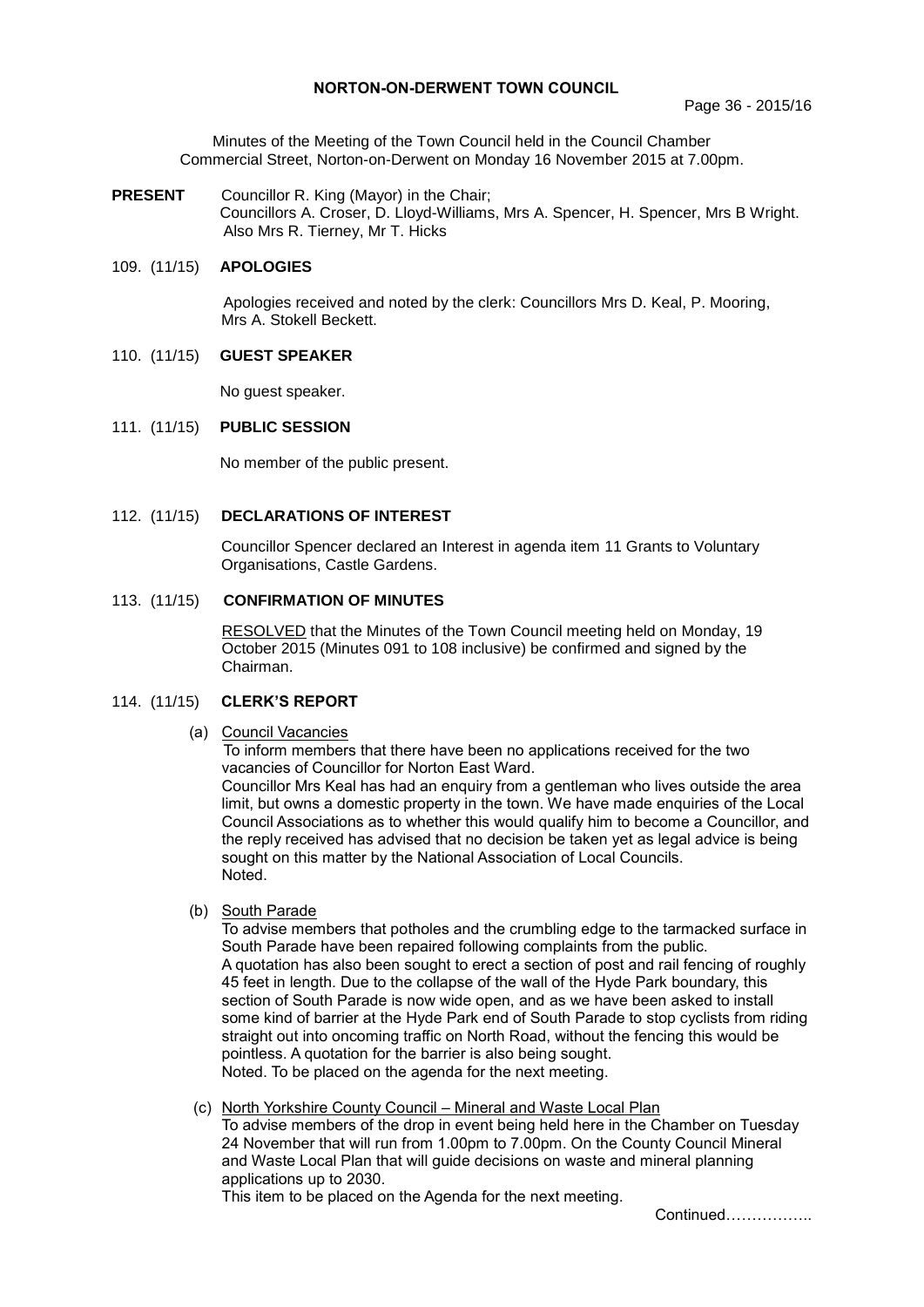# 114. (11/15) **CLERK'S REPORT** (continued)

### (d) Playground Inspections

To inform members that the first quarterly inspections of King Georges Playing Field and Burdale Close have been carried out. A list of minor repairs was recorded and identified at King Georges Playing Field these have now been rectified. Burdale Close repairs identified, these need careful consideration due to the age of the installation. The repairs required are classed as very low risk and can be deferred for this year. Council will be addressing this issue within the budget for next year. Noted.

# (e) Ryedale 5 Towns Meeting

To report attendance at the Five Towns meeting held at Kirkbymoorside on Tuesday 10 November. A presentation was received from Craig Natress the Visitor Economy Officer at Ryedale District Council, on working with business groups to promote the market towns.

Items discussed included the information panels being produced for the towns, at no cost to the Town Councils. Visitor information points within the towns now that there was no longer any Tourist Information Centres. Pickering info point was in a local newsagent, Helmsley was in the Cut Price Bookstore and Malton was at the District Council Office.

Craig was also working with Streetscene in trying to introduce a 'Rover Parking Ticket' which could be used at all the district's car parks and could be valid for a weekend or even a week.

With all events planned for the towns if the details could be forwarded to Craig he would ensure that the event was publicised and put on the Visit Ryedale Website. One future proposition for the towns could be the introduction of free public Wi-Fi which would have funding implications for both business and the Town Councils, installation costs per town could be £2,000 and running costs per town £1,000 per year.

A presentation was then given by County Councillor Mrs Shields on how the Norton Community Library & Hub bid was progressing, how far the group had come and the stages already reached, as well as how their Business Plan was progressing. Feedback from the other towns suggested that they were all at different stages and were all encountering problems of various kinds.

The members then discussed a response from the Five Towns to the Fire Authority Consultation, to be given to County Councillor Val Arnold for the Fire Authority meeting in December.

It was agreed that a response be formulated stating that their proposals were unacceptable given the proposed future developments within the towns.

The next meeting was due to be held in March 2016 at Malton.

# 115. (11/15) **TOWN MAYOR'S REPORT**

- (a) Ryedale District Council Parish Liaison Meeting The Mayor reported on his attendance at the Parish Liaison meeting, at which a presentation had been given on the Fire Authority's consultation on their proposed changes to the service.
- (b) Pride of Malton and Norton Awards

The Mayor reported on his attendance at the Pride of Malton and Norton Awards, held at the Old Lodge Hotel on Saturday 24 October, stating that it had been a privilege to be involved.

(c) Remembrance Weekend

The Mayor had attended the Remembrance Festival held at Norton College on Friday 6 November. The White Star Band had been exceptional with a good choice of music. On Sunday 8 November he had attended the Parade at the War Memorial in Malton and laid a wreath on behalf of the Council. He then thanked Councillors Mrs Keal and Croser for laying wreaths at Old Malton Priory, and St Peter's Church Norton respectively.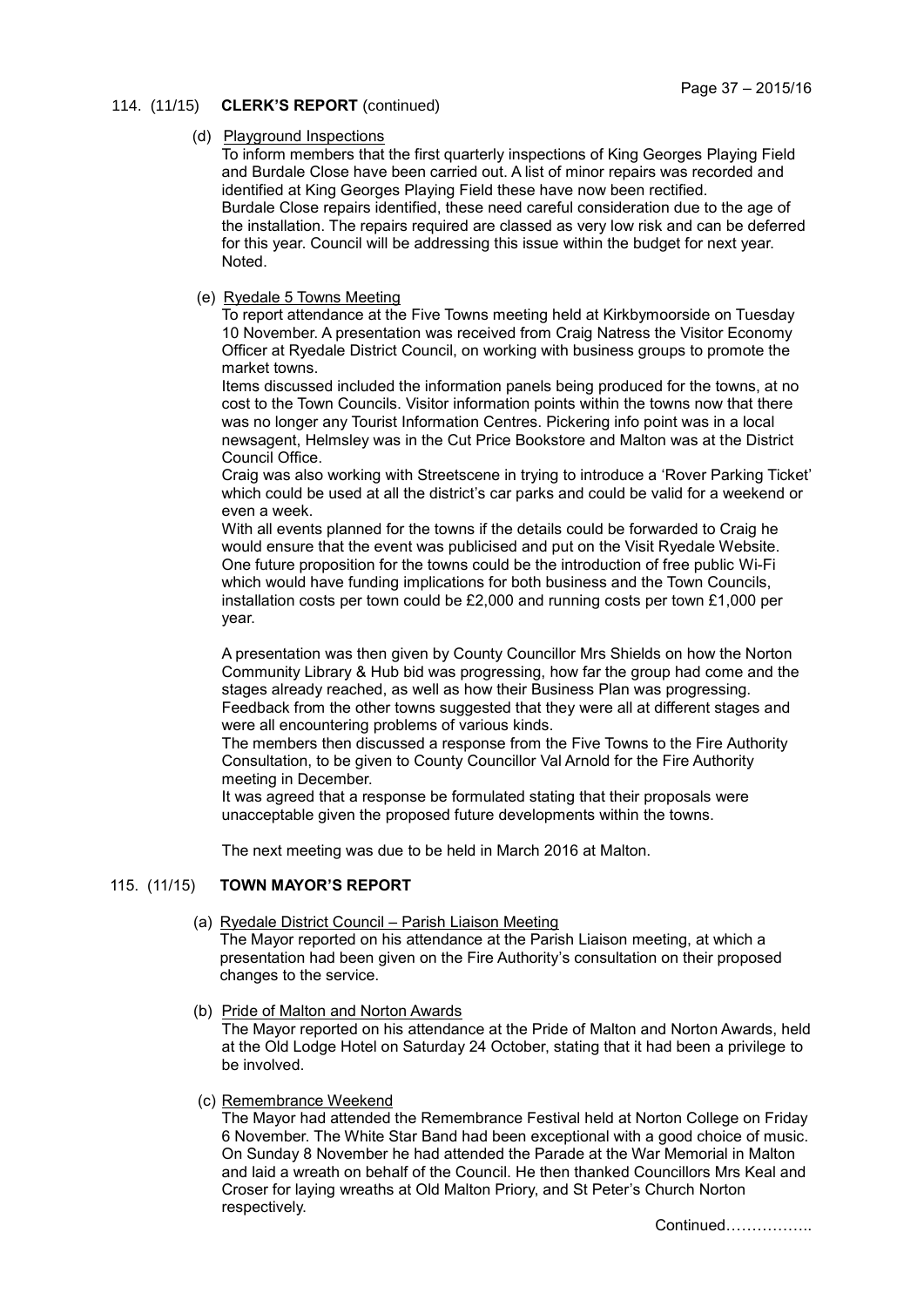# 115. (11/15) **TOWN MAYOR'S REPORT** (continued)

### (d) Ryedale Five Towns Meeting

The Mayor reported that along with the Clerk he had attended the Five Towns Meeting held at Kirkbymoorside.

(e) Derwent Swimming Pool

The Mayor had received a complaint about the Derwent Pool closing during the half term holiday for essential maintenance. It was the Mayors understanding that this was to enable the pool to deliver its contractual obligations to local schools. The Mayor to seek clarification on this point.

(f) Acorn Community Care

The Mayor reminded members that Acorn Community Care would be holding a Christmas Celebration at Ryedale Community Leisure Centre, on Friday 11 December to run from 4.30pm to 10.00pm. All welcome.

(g) Norton Lights Switch On

The Mayor reminded members that the Lights Event was on Saturday 28 November running from 12 noon to 6.00pm when the lights would go on. Members were asked if possible could they spare an hour or two on that day to assist with the various events happening. The actual lights were due to be installed on Monday 23 November.

# 116. (11/15) **FINANCIAL MATTERS**

(a) Accounts paid and for payment

The Clerk reported that accounts nos. 157 to 168 inclusive, amounting to £7,057.42 had been paid since the last meeting of the Council. RESOLVED that account nos. 169 to 174 inclusive, amounting to £972.39 be paid. Cheques were drawn and signed accordingly.

- (b) Financial report The Clerk's financial report for the period 01.10.15 to 31.10.15 was received.
- (c) Budgetary monitoring The Clerk's report for the period ending 31 October 2015 was received.
- 117. (11/15) **PLANNING MATTERS**
	- (a) Planning applications referred to the Town Council by Ryedale District Council, for comment and/or recommendation were dealt with as follows: -
- 15/01194/FUL Installation of kiosk adjacent to bridge to house telemetry equipment to enable Yorkshire Water to monitor the nearby combined sewer overflow. Priorpot Beck Bridge, Maudon Grove, Norton, Malton For: Yorkshire Water Services Limited (Mr Matt Hill) RESOLVED Recommend Approval.
- 15/01279/HOUSE Erection of two storey extension to south elevation and detached double garage following demolition of existing extension and detached greenhouse and shed. Lake House, Welham Road, Norton, YO17 9QF. For: Mr & Mrs N Webster. RESOLVED Recommend Approval.
	- (b) Planning decisions notified by Ryedale District Council:-

Approved

15/00827/FUL Erection of a concrete plinth to access washout valves and air valve covers for the adjacent rising main scheme to include a 1.4m high surrounding post and rail fence together with installation of 2.5m high vent stack to the north of the concrete plinth installation Land between River Derwent and Railway Line, Menthorpe Lane, Menethorpe, Malton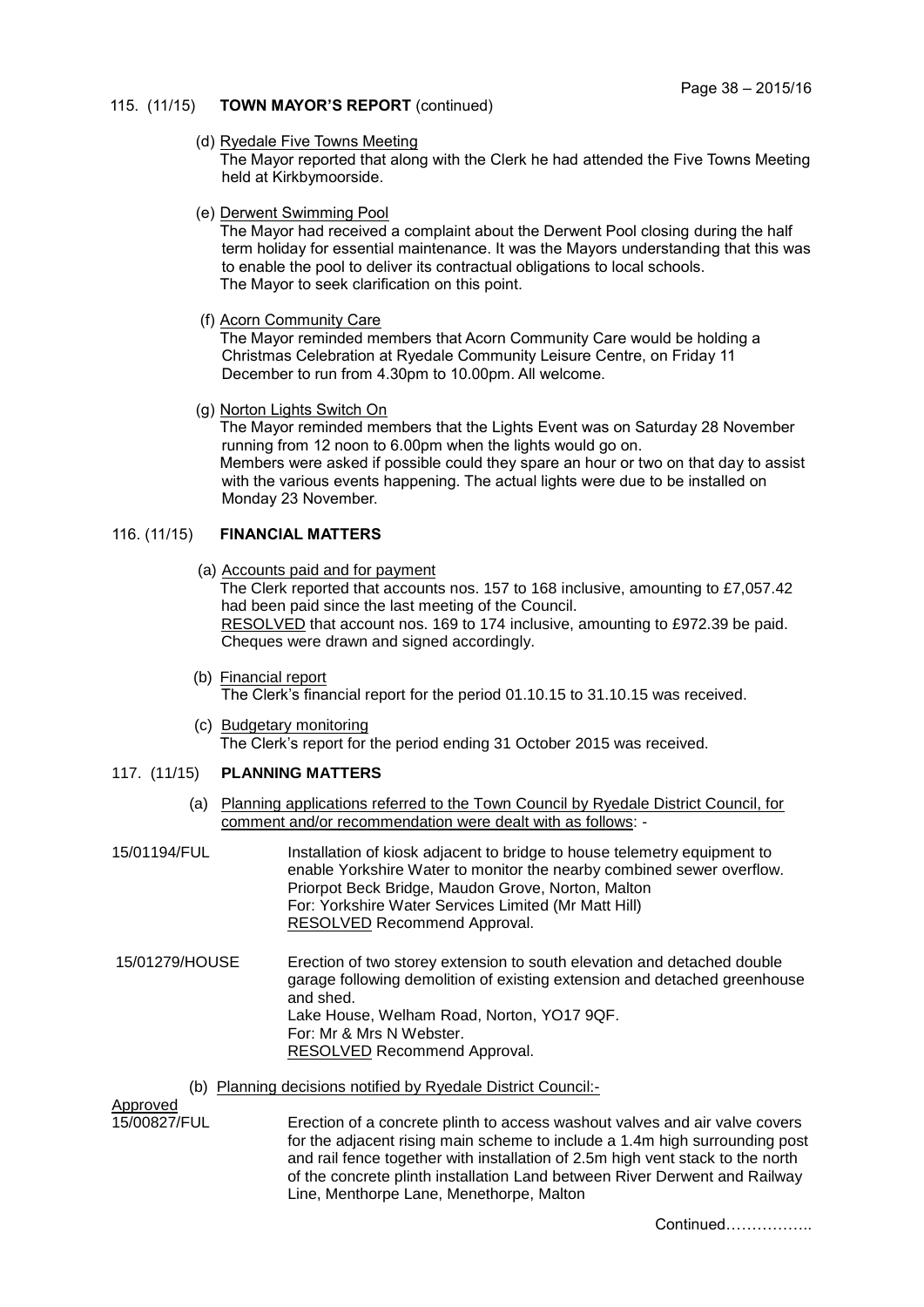#### 117. (11/15) **PLANNING MATTERS** (continued)

| (b) Planning decisions notified by Ryedale District Council:- |  |                                                                                                                                                                                                                                                                                                                                                                                                                                                                                                                                              |
|---------------------------------------------------------------|--|----------------------------------------------------------------------------------------------------------------------------------------------------------------------------------------------------------------------------------------------------------------------------------------------------------------------------------------------------------------------------------------------------------------------------------------------------------------------------------------------------------------------------------------------|
| Approved<br>15/0109/HOUSE                                     |  | Erection of two storey extension to rear elevation<br>4 Field View, Norton, YO17 9AZ                                                                                                                                                                                                                                                                                                                                                                                                                                                         |
| 15/00863/HOUSE                                                |  | Erection of single storey side extension and conservatory to replace<br>conservatory to rear elevation<br>81 Welham Road, Norton, Malton, YO17 9DS                                                                                                                                                                                                                                                                                                                                                                                           |
| <b>Appeal Against Refusal</b><br>APP/Y2736/D/15/3136864       |  | Erection of two storey extension to west elevation (revised details to<br>refusal 15/00251/HOUSE)<br>104 Parliament Street, Norton, Malton, YO17 9HE                                                                                                                                                                                                                                                                                                                                                                                         |
| APP/Y2736/D/15/3136405                                        |  | Erection of single storey extension to front elevation following<br>removal of porch and bay window<br>44 Wold Street, Norton, Malton, YO17 9AA                                                                                                                                                                                                                                                                                                                                                                                              |
| APP/Y2736/W/15/3136233                                        |  | Residential development of up to 6 no. dwellings together with<br>formation of vehicular access - Site A (site area 0.9 ha)<br>Land adjacent to Auburn Cottages, Langton Road, Norton<br>For: Gladman Developments                                                                                                                                                                                                                                                                                                                           |
| APP/Y2736/W/15/3136237                                        |  | Residential development of up to 79 no. dwellings together with<br>formation of vehicular access - Site B (site area 3.65 ha)<br>Land adjacent to Auburn Cottages, Langton Road, Norton<br>For: Gladman Developments<br>Note: RESOLVED to make further representation for refusal on the<br>grounds that the decision had now been taken by the County Council<br>to extend the Primary School on to the site on Langton Road, thus<br>making the congestion at the town centre end of Langton Road even<br>more impossible to contend with. |

### 118. (11/15) **RYEDALE DISTRICT COUNCIL – SITE SELECTION CONSULTATION**

Members were asked to agree a date for a joint meeting with Malton Town Council to consider the site selections for both towns. RESOLVED that the joint meeting be held on Monday 7 December 2015, at 6.30pm at Norton Council Chamber. Jill Thompson from Forward Planning at Ryedale District Council to be invited to attend.

# 119. (11/15) **NEIGHBOURHOOD PLAN - STAFFING**

For members to approve Mr Tim Hicks undertakes the reporting duties for the strategy meetings of the Neighbourhood Plan Steering Group. RESOLVED to approve Mr Tim Hicks undertakes the duties required for the Steering Group with a one hour per week increase in paid time. This to be reimbursed from the Neighbourhood Plan funds.

#### 120. (11/15) **GRANTS TO VOLUNTARY ORGANISATIONS**

- (a) Derwent Riverside Project Castle Gardens To consider the merit of awarding a grant under section 9 and 10 of the Open Spaces Act 1906. RESOLVED to award a grant of £500.00 for this financial year with the stipulation that the money be channelled to new seating and maintenance.
- (b) Norton Senior Citizens Christmas Party

To consider the merit of awarding a grant under section 145 of the Local Government Act 1972.

RESOLVED to award a grant of £500.00